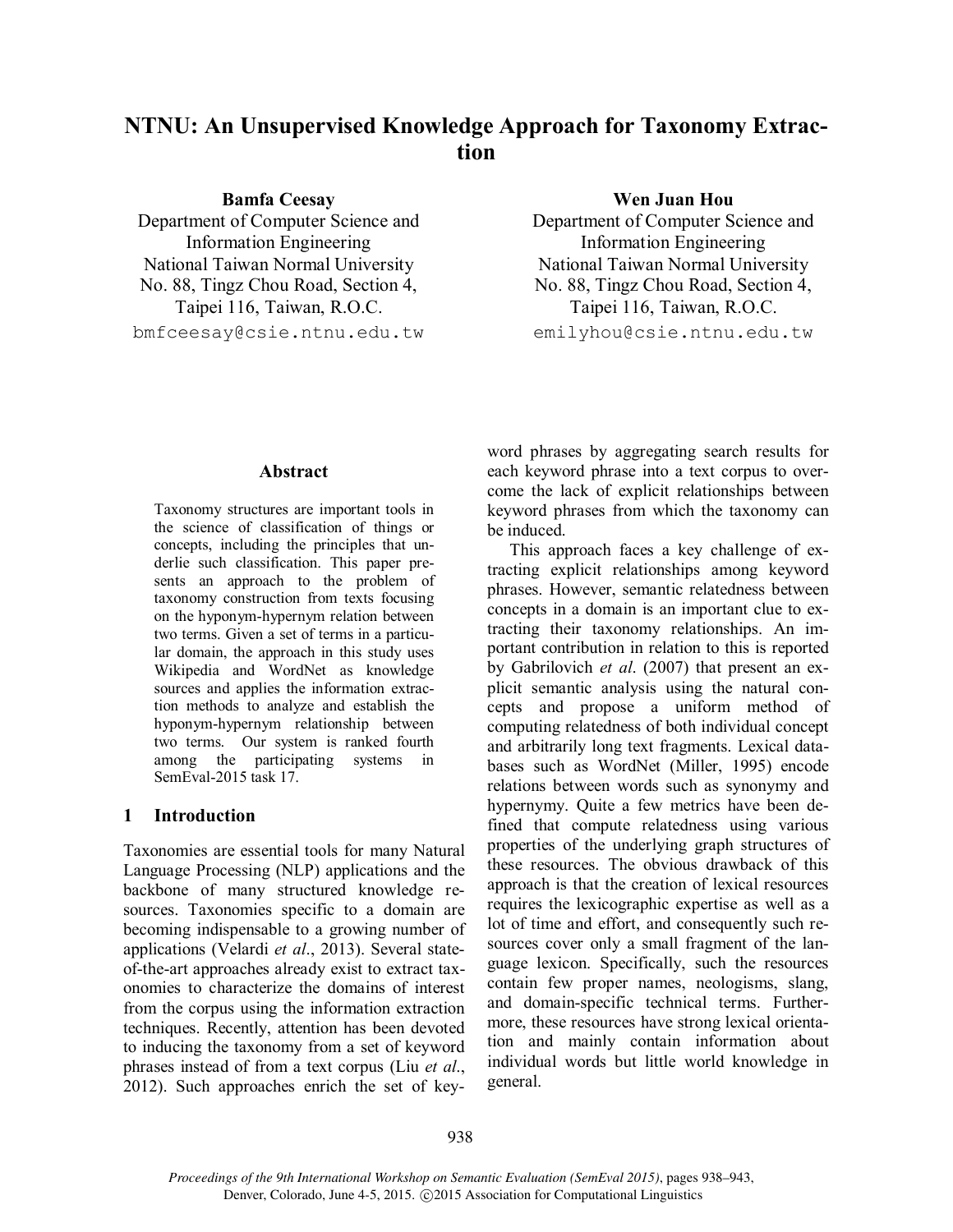With the advent of new information sources, many new methods and ideas are developed for the large scale information extraction taking advantages of huge amounts of unstructured available resources. Barbu and Poesio (2009) propose a novel method for acquisition of knowledge for taxonomies of concepts from the raw Wikipedia text. Their approach uses the learning process to derive concept hierarchies from WordNet and maps them to Wikipedia pages for extraction of appropriate knowledge. Most state-of-the-art approaches for the domain-specific taxonomy induction use the text corpus as its input and some information extraction methods to extract ontological relationships from the text corpus, and finally apply the relationships to build the taxonomy. Other automatic approaches to taxonomy construction from texts include a statistical method to compare the syntactic context of terms for taxonomic relations identification (Tuan *et al*., 2014).

There have been a number of handcrafted, well-structured taxonomies publicly available online, including WordNet (Miller, 1995). However, such taxonomies are also not perfect since human experts are liable to miss some relevant terms.

In this study, we consider the challenging problem of deriving taxonomies of a set of concepts under a specific domain of interest. Consider for illustration, the domain *vehicle* containing concepts such as *car*, *bicycle*, *Toyota, automobile*, *bus*, *Toyota\_cambire*, *cruiser* and *Motorcycle.* Establishing hyponym-hypernym relationships among concepts is a difficult task if no other information is provided. We propose an approach to the taxonomy extraction task in SemEval-2015 (Bordea *et al*., 2015) with the following contributions:

- To derive the statistical information about individual concepts in a given domain, the study uses WordNet and Wikipedia to find the definition for the concept.
- Using the definitions of concepts, the statistical information derived from these definitions is used to determine concept relationships and to represent the con-

cepts in a domain with a Bayesian Rose Tree (BRT).

 The study finally extracts taxonomies for domain concepts using the BRT tree and WordNet type binary relations.

Bayesian hierarchical clustering algorithm (BRT) is used to cluster concepts having hyponym-hypernym relationships (Blundell *et al*., 2012). Figure 1 presents our level approach to constructing the taxonomy for the domain concepts.



**Figure 1.** Approach to Taxonomy Extraction.

In Figure 1, resources WordNet and Wikipedia are first used to help the extraction of the definitions of the concepts. Then, information extracted from WordNet sense and Wikipedia categories are utilized to build the concept binary trees. With the concept binary trees, the system can construct the BRT tree and furthermore generate the relationships in the taxonomy for the concepts. Details in each step are described in the following sections.

## **2 Concept Definition and Bayesian Ross Tree**

Definitions for describing concepts can be extracted from a variety of sources: dictionaries,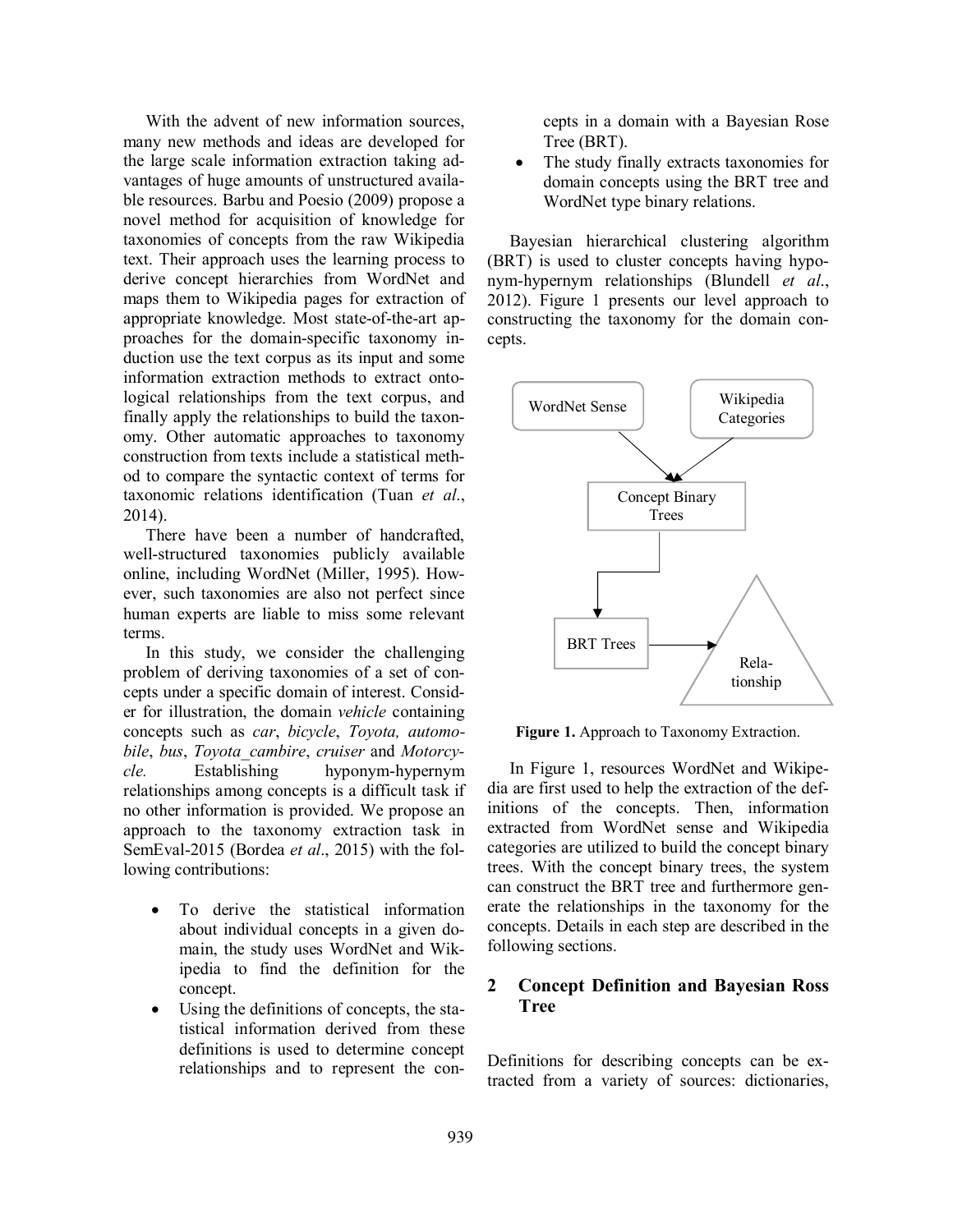databases, corpora, web directories and others. Wikipedia and WordNet have drawn attentions on derivation of concepts for taxonomy construction (Barbu and Poesio, 2009; Song *et al*., 2011) and the syntactic conceptual taxonomy (Tuan *et al*. 2014).

In this study, to generate definitions for concepts and map concepts and keywords in definitions to a BRT tree for taxonomy extraction, we follow the steps below:

- First, given a concept, we use WordNet and Wikipedia to derive its definitions. In addition, the related WordNet synset and Wikipedia category are extracted for the taxonomy induction.
- Using the Wikipedia categories that describe the corresponding concept article, the WordNet sense, and the WordNet hyponym tree from the first step, the study uses a binary tree to represent each concept in the given domain. The left node represents the set of terms considered to be hypernyms and the right node represents the set of terms considered to be hyponyms.

Applying the above steps, the binary tree representation of concepts in the given domain is used to construct the BRT tree for the taxonomy construction. One example of the BRT tree is shown in Figure 2 as below.



Figure 2. BRT Tree for a Term "Alienism," in Science Domain.

Figure 2 illustrates the concept of BRT tree for a domain term, "*alienism*." Each node represents a hypernym of the child node. For example, "psychiatry" is the hypernym of "alienism," and "therapy" is the hypernym of "psychiatry" and "psychopathology" respectively.

#### **3 Concept Binary Tree Construction**

This study defines a set of concepts derived from the Wikipedia category structure, a set of terms in the WordNet hypernym sense, *whyp*, and a set of terms in the WordNet hyponym, *whypo*, for a given concept in the domain.<sup>1</sup> For the set of terms in the Wikipedia category, a syntax-based method is employed by referencing the research of Tuan *et al*. (2014) to derive the taxonomy structure for the category terms. In our case of study, *is\_a* relationship is an identification of the hypernym and hyponym relationship between terms in the category set. That is, " $X$  *is a*  $Y$ " is translated as "**X** is a hyponym of **Y**." However, this only shows a relationship among terms in the category set. To identify the hypernym-hyponym relationship between the domain concept and the terms in the category, the study uses the semantic relatedness approach proposed in the research of Wu *et al*. (2009). Finally, set operations are used to collect hypernyms and hyponyms and we use these features to construct a binary tree with the domain concept as the root, if no category term is a hypernym of domain concept. If there exists a category term that is a hypernym of the domain concept, the term becomes the root. For a given concept in the domain, a set of hypernym, *hyper*, and a set of hyponym, *hypo* are defined. After deriving the category taxonomy, *wt*, for Wikipedia categories, the following operations are defined:

 $hyper = whyper \cap wt.hypernym$  (1)

$$
hypo = whypo \cap wt. hyponym
$$
 (2)

 $\overline{a}$ 

<sup>1</sup>Wikipedia can be downloaded at

*http://downlaod.wikimedia.org.* This study uses the English Wikipedia database dump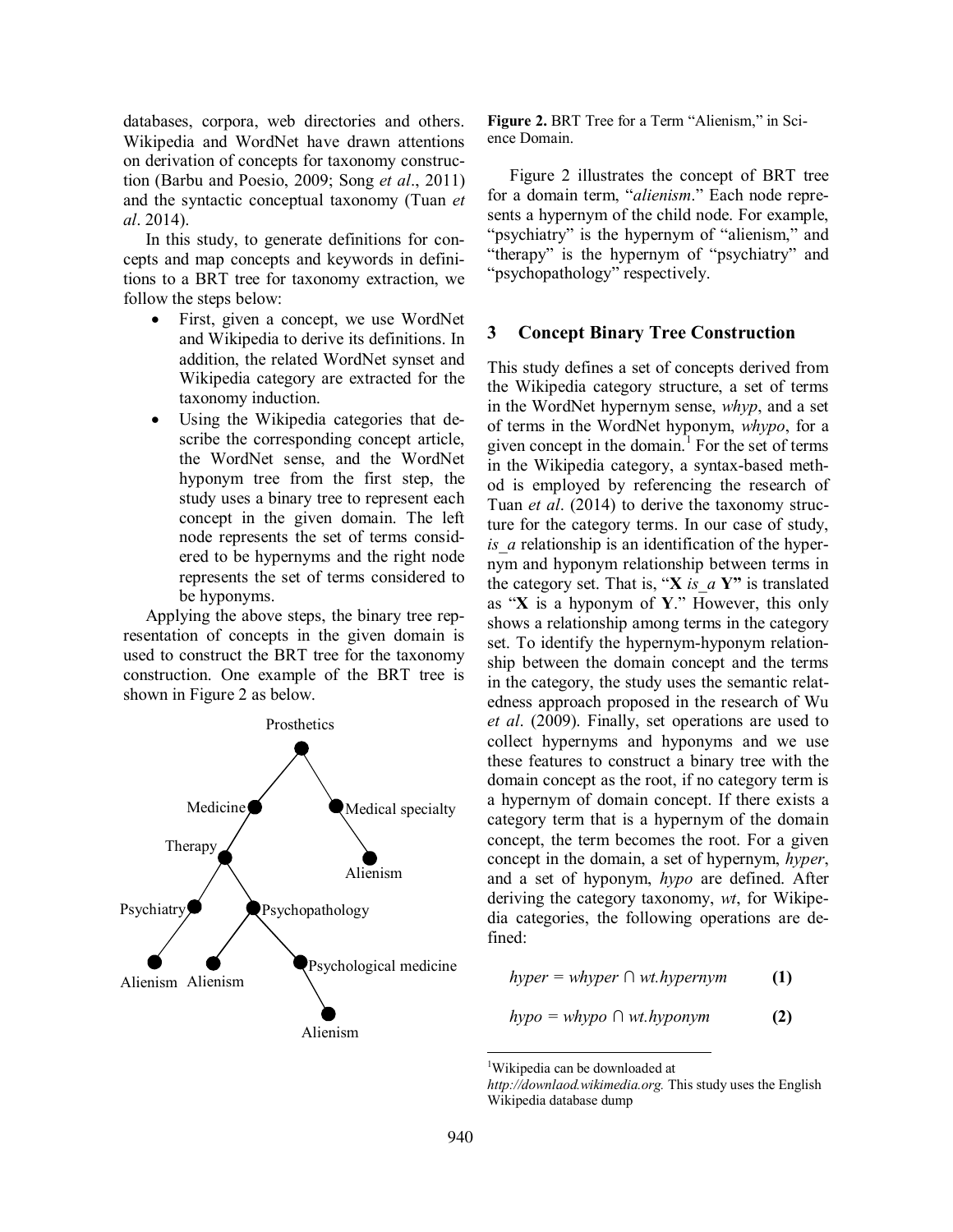where *wt.hypernym* represents all hypernym terms connected to the category taxonomy *wt* and *wt.hyponym* represents all hyponym terms connected to the category taxonomy *wt*.

The multiple binary trees are used to construct BRT trees for the taxonomy extraction. However, it is worth to note that a cascading binary tree can be used instead of a BRT tree. For efficiency and computational purposes, a BRT tree is used, since a concept hypernym (parent node) can have more than two hyponyms (child node). The objective is to find relatedness between root concepts and the assigned parent node to the root concept of the binary tree. Figure 3 shows an illustration presenting concepts in our example domain in Section 3.



**Figure 3.** An Illustration of Concept Representation.

#### **4 Extraction of Taxonomy Relationships**

To extract the hypernym-hyponym relation between concepts, our approach uses the taxonomy de-scribed in Section 3. The concepts from the given domain are replaced by their concept IDs to distinguish them from the rest of the concepts in the BRT tree. The root of the BRT tree is an empty node, label entity. We use the Breath First Traversal algorithm to extract concepts and their corresponding hyponyms from the BRT tree. $2^2$ 

 $\overline{a}$ 

For a given concept in the BRT tree, we consider the concepts in the immediate child nodes, and extract the corresponding hypernyms and the hyponyms. Consequently, we can build the relationships of hypernyms and hyponyms for the concept.

### **5 Evaluation Matrix and Result**

Our system is ranked fourth among the comparative evaluation final ranking of the task participant. <sup>3</sup> The table below shows the performance of participants' system based on average precision (Avg. P), recall (Avg. R), and average F-score measure (Avg. F) for the taxonomy extraction.

| Participant     | Rank          | Avg. P | Avg. R | Avg. F |
|-----------------|---------------|--------|--------|--------|
| <b>INRIASAC</b> |               | 0.1721 | 0.4279 | 0.2427 |
| LT3             | 2             | 0.3612 | 0.6307 | 0.3886 |
| ntnu            |               | 0.1754 | 0.2756 | 0.2075 |
| <b>QASSIT</b>   |               | 0.1563 | 0.1588 | 0.1575 |
| <b>TALNUPF</b>  | 6             | 0.0720 | 0.1165 | 0.0798 |
| <b>USAARWLV</b> | $\mathcal{R}$ | 0.2014 | 0.3139 | 0.2377 |

**Table 1**. Comparative evaluation results for SemEval-2015 Task 17, showing our system result in bold letters.

The evaluation tool measures a systemgenerated taxonomy against the gold standard taxonomy by comparing the following items: 4

- The overall structure of the taxonomy against a gold standard, with an approach used for comparing hierarchical clusters.
- Structural measures.
- Manual quality assessment of novel edges.

In comparison against the gold standard data, the system's average performance under certain domain terms (chemical (CH), equipment (EQ), food and science (SC) domains) with respect to vertices in common, edge coverage and ratio of novel edges are shown in the table below.

 $\overline{a}$ 3

 ${}^{2}$ BFT is efficient in traversing a tree level by level and from left to right *http://en.wikipedia.org/wikiTree\_traversal* 

http://alt.qcri.org/semeval2015/task17/index.php?id=evaluation 4

http://alt.qcri.org/semeval2015/task17/index.php?id=evaluation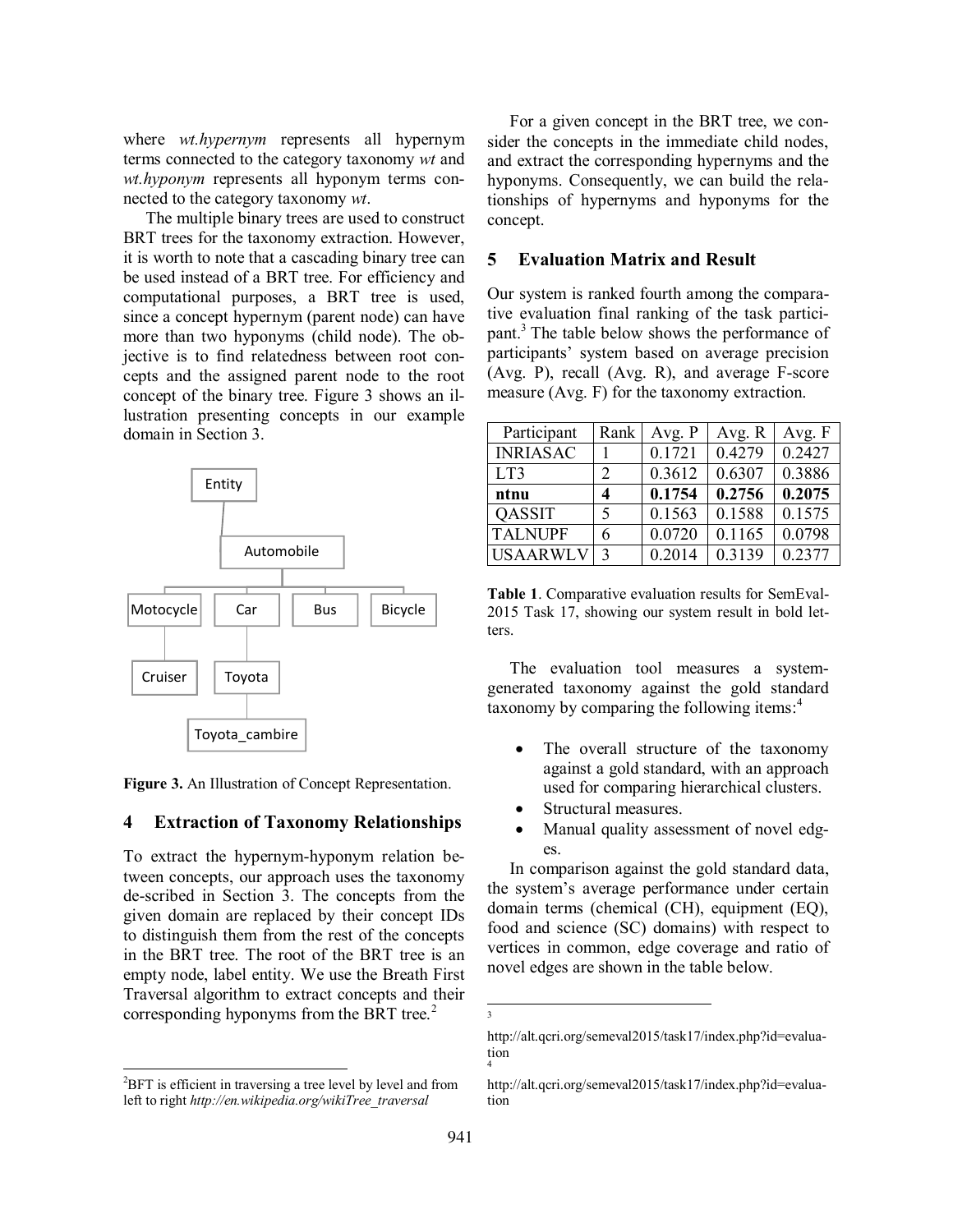| <b>Features</b> | CН     | EQ     | Food   | <b>SC</b> |
|-----------------|--------|--------|--------|-----------|
| Vertices in     | 0.3149 | 0.3144 | 0.3165 | 0.4390    |
| coverage        |        |        |        |           |
| Edge cover-     | 0.2803 | 0.2331 | 0.2603 | 0.3287    |
| age             |        |        |        |           |
| Ratio of        | 0.4198 | 1.3419 | 1.0264 | 0.8584    |
| Novel edges     |        |        |        |           |

**Table 2.** System's comparison against gold standard data.

In the table, the feature "vertices in coverage" represent the ratio of number of vertices in common with the gold standard taxonomy to the number of the gold standard vertices. The feature "edge coverage" is the fraction of number of edges in common with the gold standard over the number of edges in the gold standard. The ration of the product of the number of taxonomy edges and the number of edges in common with the gold standard to the number of gold standard edges is represented by "Ratio of Novel edges" in the result in Table 2.

From Table 2, it can be observed that, the system has the best and the worst performance in taxonomies for the science and equipment domains respectively. The bases of these differences in the system's performance are its precision for individual domain against its gold standard. For instance, from 452 vertices for the gold standard science domain from the taxonomy of fields and their subfields, the system was able to extract 338 vertices. Furthermore, the system's cumulative measure of the similarity against the gold standard is affected by the precision rate. For instance, in the worst performance for the gold standard domain of material handling equipment combined with IS-A relations from WiBi (Flati *et al*., 2014), our system has a precision of  $1.61\%$  as shown in the evaluation result<sup>5</sup> while SC has good results in edge and vertex retrieval due to the good cumulative results.

### **6 Conclusion**

 $\overline{a}$ 

In this paper, we present an approach for the unsupervised knowledge extraction for taxonomies of concepts using WordNet and Wikipedia as the sources of information. We first induce the construction of binary tree structures for each term in the domain using the extracted hypernym and hyponym. From the set of binary trees, we attempt to construct a BRT tree for the taxonomy extraction.

We regard this work as initial, as there is some improvement space to be made as well as many related areas to look into. First, in any future work we will investigate what better evaluation framework we can propose for the system. Second, we would like to give more attention to optimize the system result to a more formalized taxonomy. Third, we would like to include more concepts of relatedness extraction to obtain the stronger features.

**Acknowledgements.** Research of this paper was partially supported by Ministry of Science and Technology, Taiwan, under the contract MOST 103-2221-E-003-014.

#### **References**

- Barbu, Eduard and Poesio, Massimo. (2009). Unsupervised Knowledge Extraction for Taxonomies of Concepts from Wikipedia. *RANLP-2009*, pp. 28-32. Borovets, Bulgaria.
- Blundell, Charles, Teh, Yee Whye, and Heller, Katherine A. (2012). Bayesian Rose Trees. *DBLP, abs/1203.3468*.
- Bordea, Georgeta, Buitelaar, Paul, Faralli, Stefano, and Navigli, Roberto. (2015). Semeval-2015 task 17: Taxonomy Extraction Evaluation (TExEval). *Proceedings of the 9th International Workshop on Semantic Evaluation.*
- Flati, Tiziano, Vannella, Daniele, Pasini, Tommaso, and Navigli Roberto. (2014). Two Is Bigger (and Better) Than One: the Wikipedia Bitaxonomy Project. *ACL 2014*, Baltimore, Maryland, USA June 22-27, 2014.
- Gabrilovich, Evgeniy and Markovitch, Shaul. (2007). Computing Semantic Relatedness Using Wikipedia-based Explicit Semantic Analysis. *IJCAI-07*, pp. 1606-1611.
- Liu, Xueqing, Song, Yangqiu, Liu, Shixia, and Wang, Haixun. (2012). Automatic Taxonomy Construction from Keywords. *ACM*.
- Miller, George A. (1995). WordNet: A Lexical Database for English. *Communications of the ACM*, 38(11), 39-41.

<sup>&</sup>lt;sup>5</sup> http://alt.qcri.org/semeval2015/task17/index.php?id=evaluation